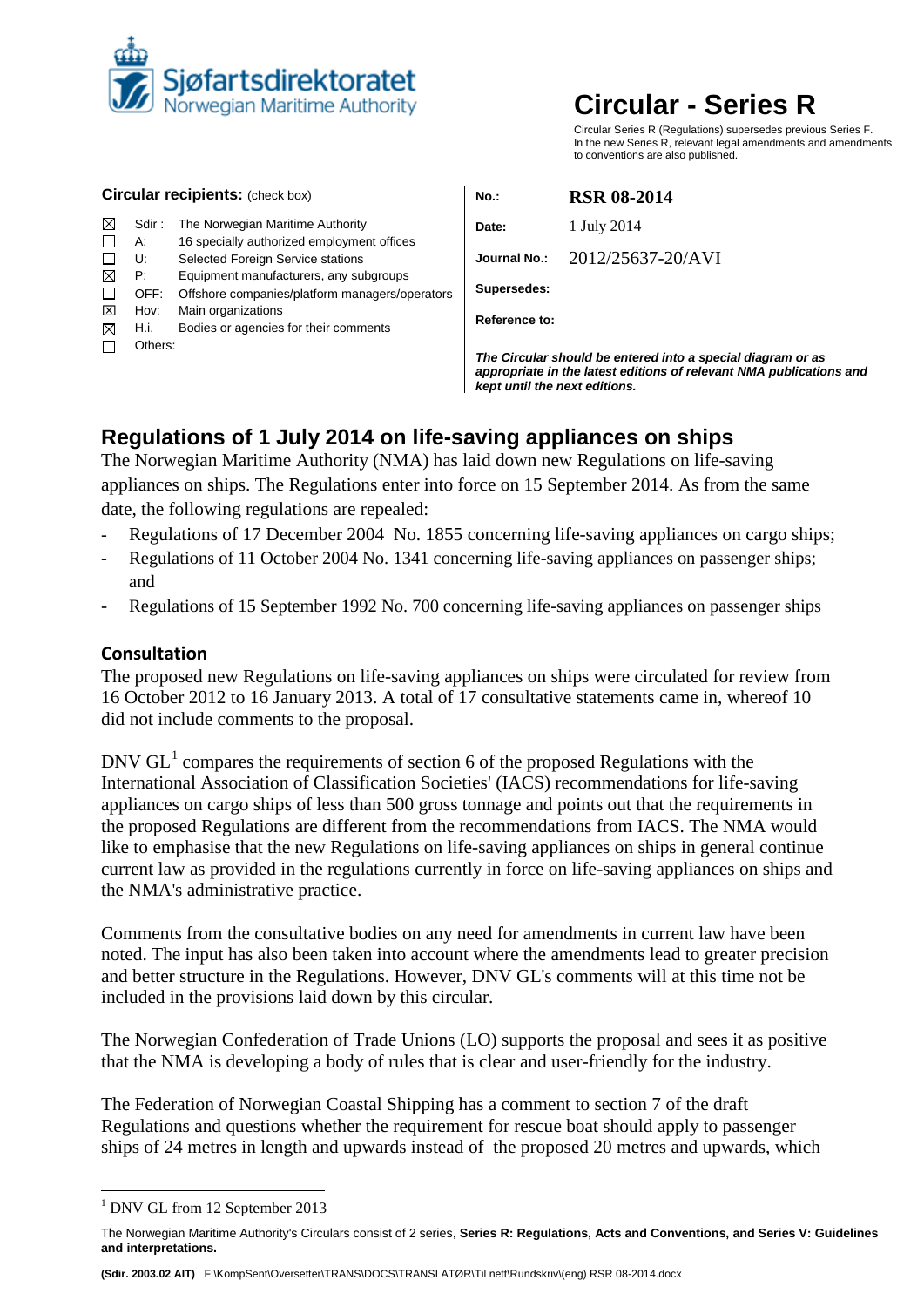is based on the NMA's practice. Based on an overall assessment which i.a. emphasizes that the general delimitation criteria of 24 metres is incorporated into different sets of rules laid down by the NMA, the input from the Federation of Norwegian Coastal Shipping is taken into account and the NMA has changed the wording of section 7 accordingly.

The Federation of Norwegian Coastal Shipping also has a comment to section 8 and is of the opinion that the wording of the draft allows for different interpretations when two or more liferafts are packed together. The NMA agrees with these comments and has modified the wording of the first paragraph of section 8 to prevent any interpretation doubts while maintaining the purpose of the provision.

The Federation of Norwegian Coastal Shipping also comments on section 9 fourth paragraph of the proposal (sixth paragraph of the Regulations laid down by this circular) and is of the opinion that the trade area restriction should be removed for applications for exemption for rescue boat on passenger ships of less than 30 metres in length. The NMA notes that passenger ships of 24 metres in length (L) and upwards operating in trade area 3 and up to small coasting is regulated by Regulations of 28 March 2000 No. 305 concerning surveys, construction and equipment of passenger ships engaged on domestic voyages (EU Passenger Ship Regulations). The NMA cannot see that exemptions for rescue boats on ships engaged on foreign voyages should be granted on a general basis and therefore chooses to keep the trade area restrictions of section 9 fourth paragraph.

The Federation of Norwegian Coastal Shipping's last comment concerns section 13 second paragraph, which in their opinion is an expansion of the NMA's authority to order the installation of new life-saving equipment on board. The NMA bases this decision on the fact that the provisions of the second paragraph of section 13 continues the practice according to current law and therefore chooses to lay down a provision similar to the provision that was circulated for review.

The joint secretariat of the seamen's organisations supports the proposal both in terms of structure and style of language, but is of the opinion that the wording *"as far as practicable"* of section 10 of the proposal gives the impression of being voluntary and can thus not be considered a requirement. The NMA agrees with the joint secretariat and has consequently changed the wording in line with the comments. The joint secretariat also commented that the draft Regulations did not contain any references to protected ships, but the NMA can inform that such ships are now regulated in separate Regulations<sup>[2](#page-0-1)</sup>.

The Norwegian Post and Telecommunications Authority questions whether it is correct in terms of legal theory to include provisions regarding amendments to other regulations in the section which contains provisions on entry into force. The NMA bases this decision on that if any provisions on amendments or transitional provisions are relatively simple, such provisions may be included in the section on entry into force. More complex provisions should be included in separate sections, or authorization should alternatively be given to lay down transitional provisions in separate regulations.

The Norwegian Shipowners' Association notes that the provisions of section 15 concerning documentation are too general and that the provisions should be more detailed. The experience of the NMA is that the level of detail of the documentation to be considered varies based on ship type and the volume of life-saving appliances that is to be placed or installed on board. A detailed list will therefore not be suitable for all sizes and types of ships which will be considered for the

<span id="page-1-0"></span><sup>&</sup>lt;sup>2</sup> See http://www.sjofartsdir.no/en/legislation/regulations/special-rules-for-protected-or-historical-ships-carryingmore-than-12-passengers/

F:\KompSent\Oversetter\TRANS\DOCS\TRANSLATØR\Til nett\Rundskriv\(eng) RSR 08-2014.docx 2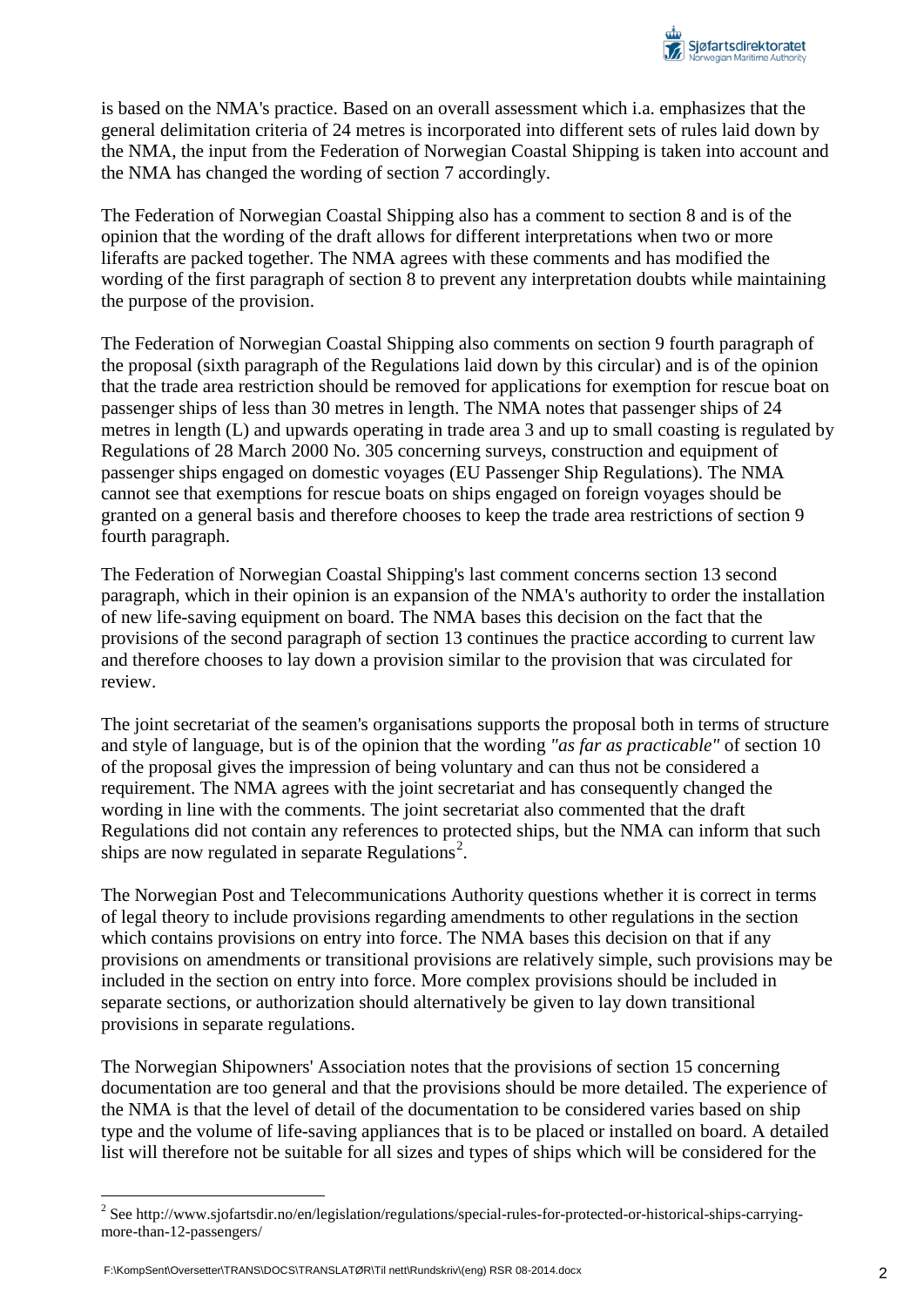

issue of statutory certificates. For some ships it will be sufficient to submit a fire control and safety plan, for other ships submission of a larger volume of drawings and documentation will be required. The volume of drawings and documentation to be submitted must be assessed in each individual case. The NMA therefore assumes that the provisions of section 15 concerning documentation which have minor editorial changes compared to the draft Regulations are sufficiently precise and takes due account of predictability.

### **Further details on the contents of the new Regulations on life-saving appliances on ships**

The Regulations mainly continue current provisions on life-saving appliances for cargo ships, passenger ships, ships certified to carry 12 passengers or less and manned barges. Based on the NMA's administrative practice, the Regulations also contain some clarifications and amendments as a result of the restructuring. These clarifications are explained in more detail below where the individual sections are commented.

The first and second paragraphs of section 2 lay down that SOLAS chapter III applies as regulation for ships covered by section 1 on scope of application. For the purpose of continuing current law, adaptations for ships engaged on domestic voyages and smaller cargo ships engaged on foreign voyages have been made to the Regulations. The adaptations are mainly related to requirements concerning the number of life-saving appliances to be carried and where a ship's size (length or gross tonnage), passenger-carrying capacity and trade area restrictions will determine the number of life-saving appliances to be carried.

The provisions of SOLAS chapter III concerning training, practice, drills, distress communication, stowage of lifeboats and liferafts, launching and embarkation arrangements, maintenance of lifesaving appliances, etc. are, pursuant to the second paragraph of section 2, also made applicable to ships engaged on domestic voyages and smaller cargo ships engaged on foreign voyages.

#### **Section 1 Scope of application**

The first paragraph of the section on scope of application is an open provision and positively indicates the ship types that are covered by the Regulations. It is worth noting that the first paragraph does not contain any parameters for defining ship size or trade area. Section 1 shall of course be interpreted on the basis of section 2 of the Act of 16 February 2007 relating to Ship Safety and Security (Ship Safety and Security Act). Subparagraph a) therefore covers all cargo ships. Subparagraph b) includes passenger ships with passenger certificates, i.e. passenger ships operating in trade area 1 or 2 and passenger ships of less than 24 metres in length (L) constructed before 1 May 2000, and ships certified to carry 12 passengers or less. Subparagraph c) includes passenger ships with a Passenger Ship Safety Certificate engaged on foreign voyages, whereas subparagraph d) includes manned barges in the Regulations.

In previous regulations, a manned barge was defined as a barge for which the manning has been stipulated in accordance with the regulations currently in force concerning the manning of Norwegian ships. In the current Regulations of 18 June 2009 No. 666 concerning the manning of Norwegian ships, manning certificates for barges are not required. Whether a barge is to be considered manned and thus falling within the scope of the Regulations, must therefore be assessed in each individual case. The elements included in the assessment are, i.a., related to the number of persons working on board, the construction of the barge, where the barge operates and which operations that are to be carried out, including any presence of a support vessel.

Because the section on scope of application positively indicates the ship types to which the Regulations apply, high-speed craft which is required to have or has a safety certificate for such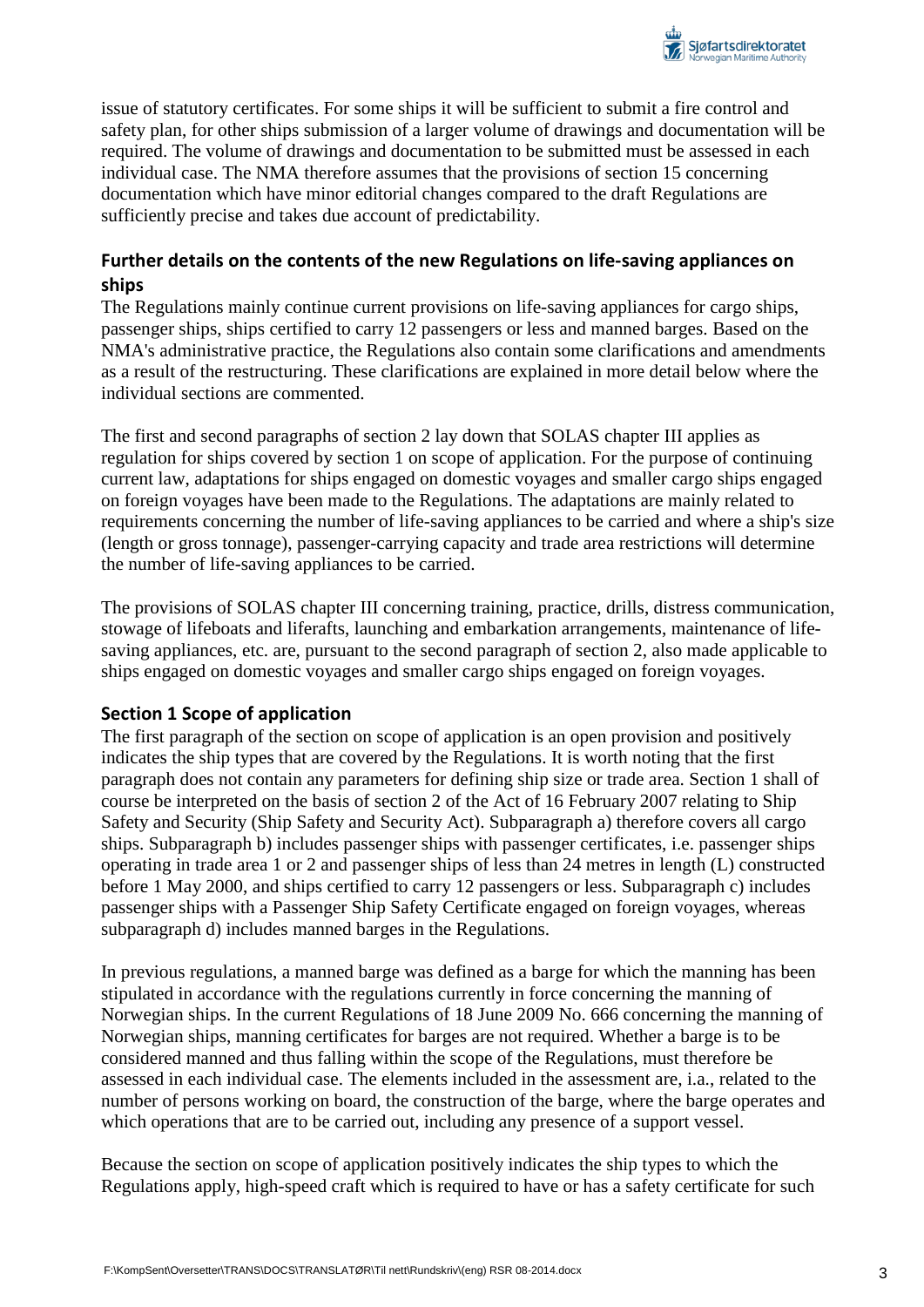

craft<sup>[3](#page-1-0)</sup> and Class A, B, C and D passenger ships which are required to have or have a Passenger Ship Safety Certificate  $(EU)^4$  $(EU)^4$  are not regulated by the new Regulations on life-saving appliances.

### **Section 2 Requirements for life-saving appliances**

The first and second paragraphs of section 2 set out that the provisions of SOLAS III apply as regulation for ships falling within the scope of application as provided by section 1 (above).

In principle, the requirements of SOLAS III apply to passenger ships engaged on foreign voyages and cargo ships of 500 gross tonnage and upwards engaged on foreign voyages, cf. SOLAS chapter I regulations1 and 3. Section 2 first paragraph of the Regulations states that SOLAS III applies as regulation for such ships. The second paragraph of section 2 states that SOLAS III shall also apply as regulation for ships engaged on domestic voyages and for cargo ships of less than 500 gross tonnage engaged on foreign voyages.

The second paragraph of the provision further states that the Regulations contain additions to and limitations of the requirements of SOLAS III.

#### **Section 3 General emergency alarm system**

Section 3 requires a general alarm system in accordance with SOLAS regulation III/6.4 on cargo ships of 200 gross tonnage and upwards and otherwise continues current legislation.

In accordance with SOLAS regulation III/6.4, passenger ships irrespective of size shall be provided with a general alarm system, but section 3 second paragraph exempts passenger ships of less than 24 metres in length engaged on domestic voyages from this requirement when the ship's whistle or siren meets the alarm functions of a general alarm system. The same provision applies to cargo ships of less than 200 gross tonnage irrespective of trade area.

#### **Section 4 Public address system**

SOLAS regulation III/6.5 sets out that passenger ships shall be fitted with a public address system. With respect to passenger ships certified to carry 36 passengers or less and passenger ships of less than 300 gross tonnage operating in trade area 1 during the summer season, section 4 allows exemptions from the requirement for public address system if the crew and passengers can be alerted directly from the ship's bridge.

The exemption is exhaustive. This means that for other ships than the ships falling within the provision regarding exemption, as otherwise provided by the provisions in the Regulations, cf. section 3 and section 4 first paragraph, the general emergency alarm system shall be supplemented by a public address system.

### **Section 5 Life-saving appliances on ships and open boats certified to carry 12 passengers or less**

Ships and open boats certified to carry 12 passengers or less means vessels engaged in regular service, vessels used for organized medical service and ambulance service and vessels used for transportation to and from schools, cf. section 9 second paragraph<sup>[5](#page-3-1)</sup> of the Regulations of 15 June 1987 No. 506 concerning survey for the issue of certificates to passenger ships, cargo ships and lighters, and concerning other surveys, etc.. Section 5 continues current legislation and

<sup>&</sup>lt;sup>3</sup> See Regulations of 5 January 1998 No. 6 concerning the construction, equipment and operation of high-speed craft used as passenger craft or cargo craft sections 16 to 20.

<span id="page-3-0"></span><sup>&</sup>lt;sup>4</sup> See Regulations of 28 March 2000 No. 305 concerning surveys, construction and equipment of passenger ships engaged on domestic voyages sections 5 and 6.

<span id="page-3-2"></span><span id="page-3-1"></span> $<sup>5</sup>$  New Regulations on the certification of ships which shall replace the Regulations on survey are being circulated for</sup> general review at the time when the new Regulations on life-saving appliances were laid down.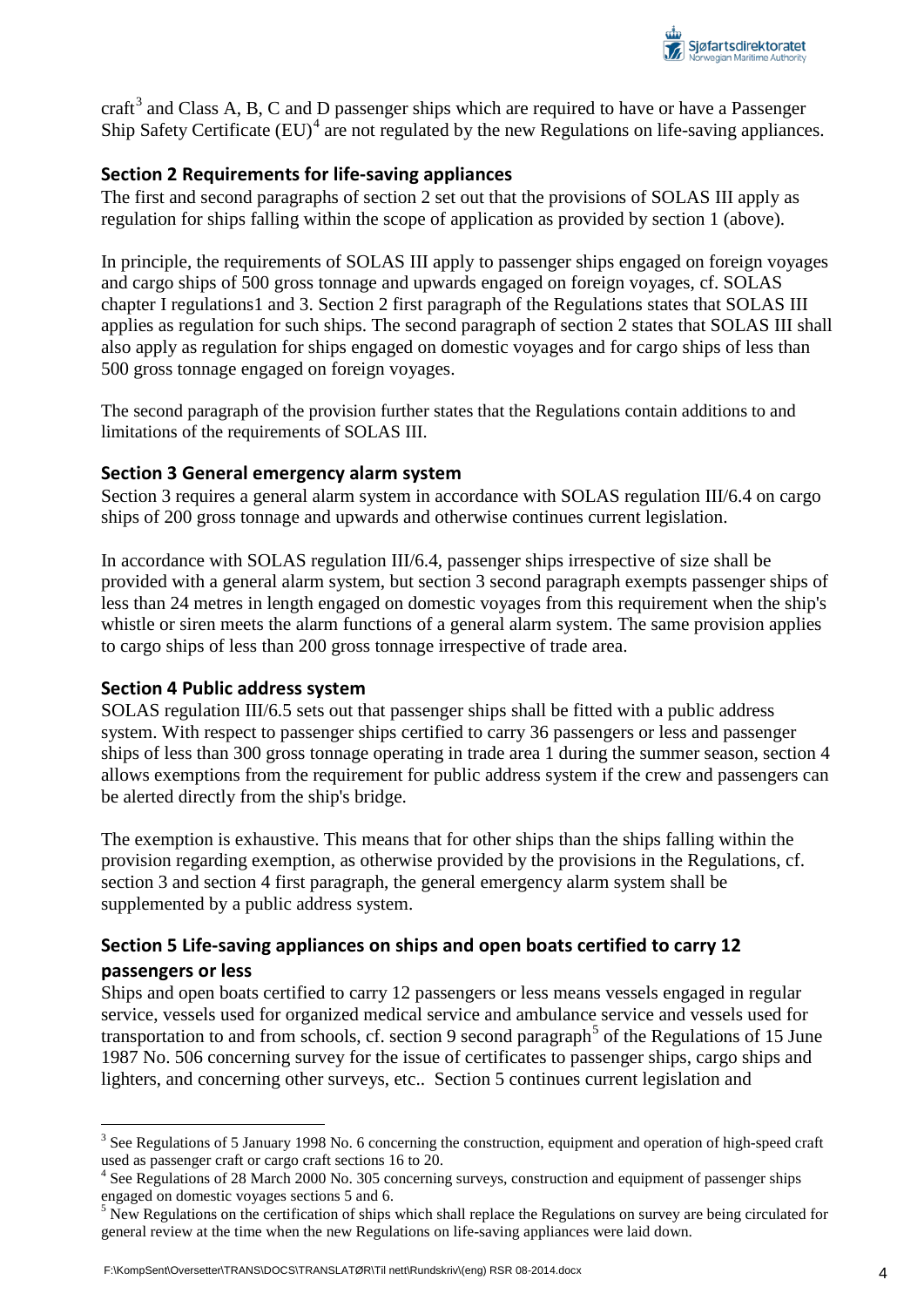

exhaustively regulates the minimum requirements for life-saving appliances on board such vessels.

Compared to the draft Regulations, some minor editorial changes have been made to section 5.

Provisions regarding life-saving appliances on ships which can carry 12 passengers or less but for which certification is not required, are stated in chapter 5 of the Regulations of 24 November 2009 No. 1400 concerning the operation of passenger vessels carrying 12 passengers or less.

### **Section 6 Life-saving appliances on cargo ships of less than 500 gross tonnage and manned barges**

Section 6 introduces requirements for life-saving appliances on cargo ships of less than 500 gross tonnage and manned barges. The requirements set out in the table replace the otherwise applicable requirements of SOLAS regulations III/6.2.1.1, 6.2.2, 6.3, 18, 21, 31 and 32.

With the exception of a new requirement for Search And Rescue Device (SARD) on cargo ships of less than 100 gross tonnage operating in trade area 3 or greater trade and SARD on cargo ships of 100 gross tonnage and upwards, but less than 500 gross tonnage, operating in trade area 1 or greater trade, the section continues current law.

The requirement for SARD for cargo ships of less than 500 gross tonnage is made applicable to increase the probability for rapid location of persons in distress.

In the case of life-saving appliances on manned barges, reference is also made to section 8 and section 13 second paragraph, which stipulates that the NMA may impose additional requirements for life-saving appliances to be carried on each manned barge.

### **Section 7 Life-saving appliances on passenger ships engaged on domestic voyages**

Section 7 sets out requirements for life-saving appliances on passenger ships engaged on domestic voyages, cf. the comments to section 1 above. The requirements set out in the table replace the requirements of the otherwise applicable SOLAS regulations III/6.2.1.1, 6.2.2, 6.3, 18, 21, 22 and 26.

The table shows that the NMA has chosen to differentiate the requirements for carriage of rescue boat. Rescue boats were previously required on all passenger vessels. The results of the NMA's practice related to exemptions from the rescue boat requirement, the way this practice was discussed in the request for comments, have now been codified.

A new requirement concerning lifejackets for infants has been added. The starting point is a minimum requirement given as a function of the number of persons on board.

#### **Section 8 Survival craft**

Compared to the draft Regulations, the division of section 8 into paragraphs has been amended and some other adjustments have been made as a result of the consultative comments.

Section 8 first paragraph second sentence codifies the NMA's practice and sets out that when calculating the total rescue capacity required by the first paragraph, consideration shall be given to whether failures or faults in common components can result in one survival craft being lost or rendered unserviceable.

Section 8 third paragraph applies to ships for which MES is not required.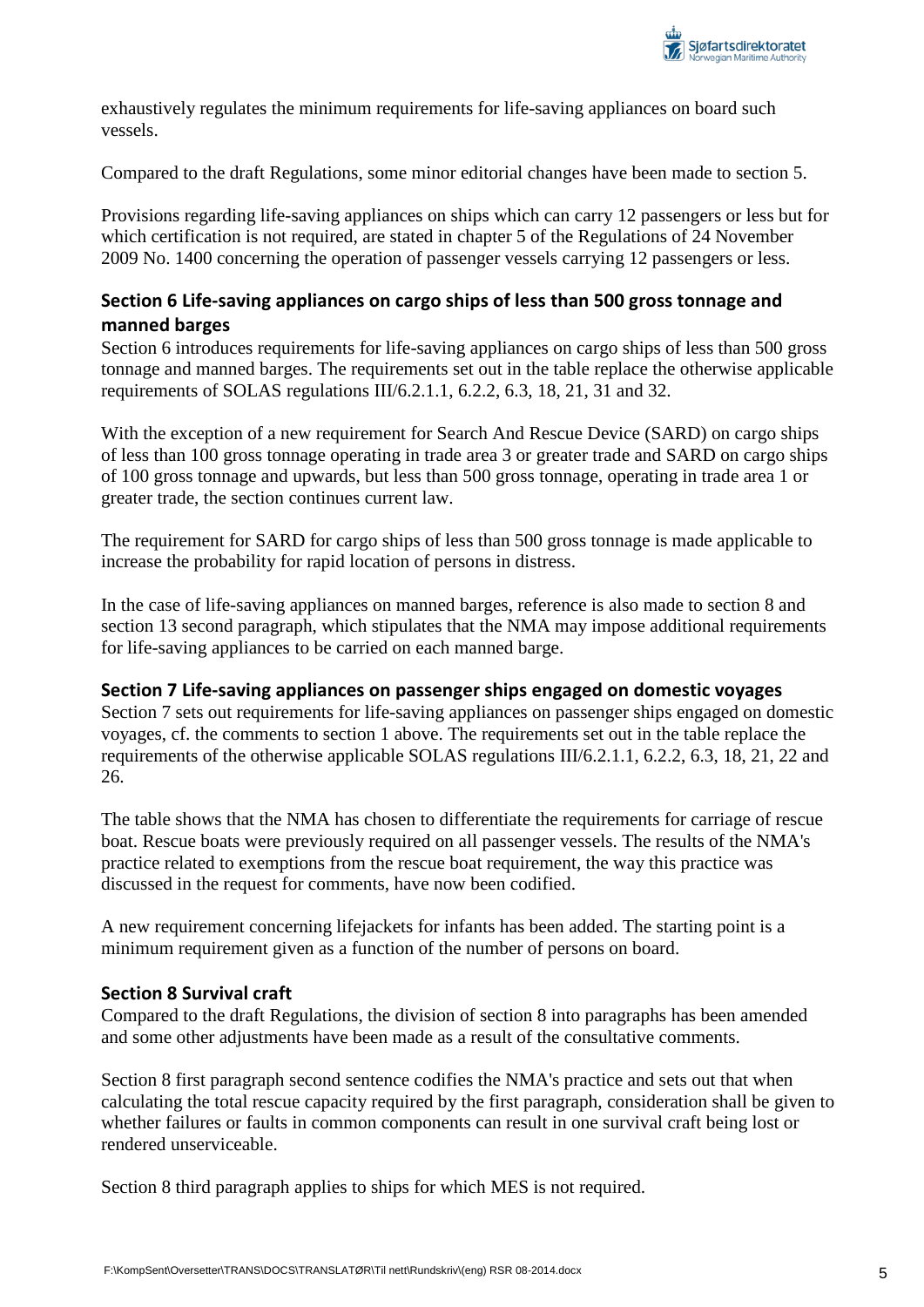

Section 8 fourth paragraph is a provision regarding exemption from the requirements that are otherwise set out in SOLAS III. The provision allows passenger ships operating in trade area 3 or lesser to carry open reversible inflatable liferafts. The design requirements that are made applicable to such liferafts are set out Annex 11 of the 2000 HSC Code. In trade area 3 the provision will only apply to passenger ships of less than 24 metres in length constructed before 1 May 2000, cf. the comments to section 1 above.

The new fifth paragraph continues current legislation for cargo ships operating in trade area 2 or lesser and where one liferaft is sufficient, provided that the liferaft is capable of being launched from either side of the ship.

Section 8 sixth paragraph continues current legislation and mirrors SOLAS regulations III/31.1.1, 31.1.1.2, and 31.1.1.3, and applies to tankers for which enclosed lifeboats are required.

### **Section 9 Rescue boats**

Section 9 second paragraph provides for the possibility for passenger ships operating in trade area 1 or lesser to have their rescue boat on tow. The condition for such a configuration is that the ship is provided with an arrangement for rescue boat embarkation from the ship.

In the fifth paragraph the rescue boat requirement has been relaxed for ships of less than 24 metres in length (L). The conditions for the relaxation are listed in subparagraphs a) to d) and codify the NMA's current exemption practice.

Section 9 sixth paragraph sets out that passenger ships of less than 30 metres in length (L) operating in trade area 2 or lesser may also, upon application, be granted exemption from the rescue boat requirement.

#### **Section 10 Evacuation systems on passenger ships engaged on domestic voyages**

Section 10 continues current legislation regarding a marine evacuation system (MES) on passenger ships engaged on domestic voyages. A clarification is included in the provision, which states that the requirement does not apply if the ship does not carry lifeboats or davit-launched liferafts.

#### **Section 11 Lifebuoys**

Section 11 shall be read in connection with sections 6 and 7, and continues current law.

### **Section 12 Immersion suits and lifejackets**

Section 12 first paragraph refers to the requirements of sections 6 and 7, respectively, concerning a minimum number of lifejackets for children and infants. The requirement in section 7 regarding a certain number of lifejackets for infants is a new requirement.

Section 12 second paragraph supplements SOLAS regulation III/22.2, and the requirement pursuant to this paragraph regarding lifejackets with thermal insulation on Norwegian passenger ships operating in trade areas north of 30°N and south of 30°S is considered a Norwegian special requirement.

The delimitations of the areas in which immersion suits are required on cargo ships, including cargo ships carrying cargo in bulk, are stated in the third paragraph and are a supplement to SOLAS regulation III/32.3.

### **Section 13 Replacement of life-saving appliances**

SOLAS III regulation 4, cf. section 2, first and second paragraphs, of the Regulations, contains requirements for approval of life-saving appliances and arrangements required by SOLAS III. For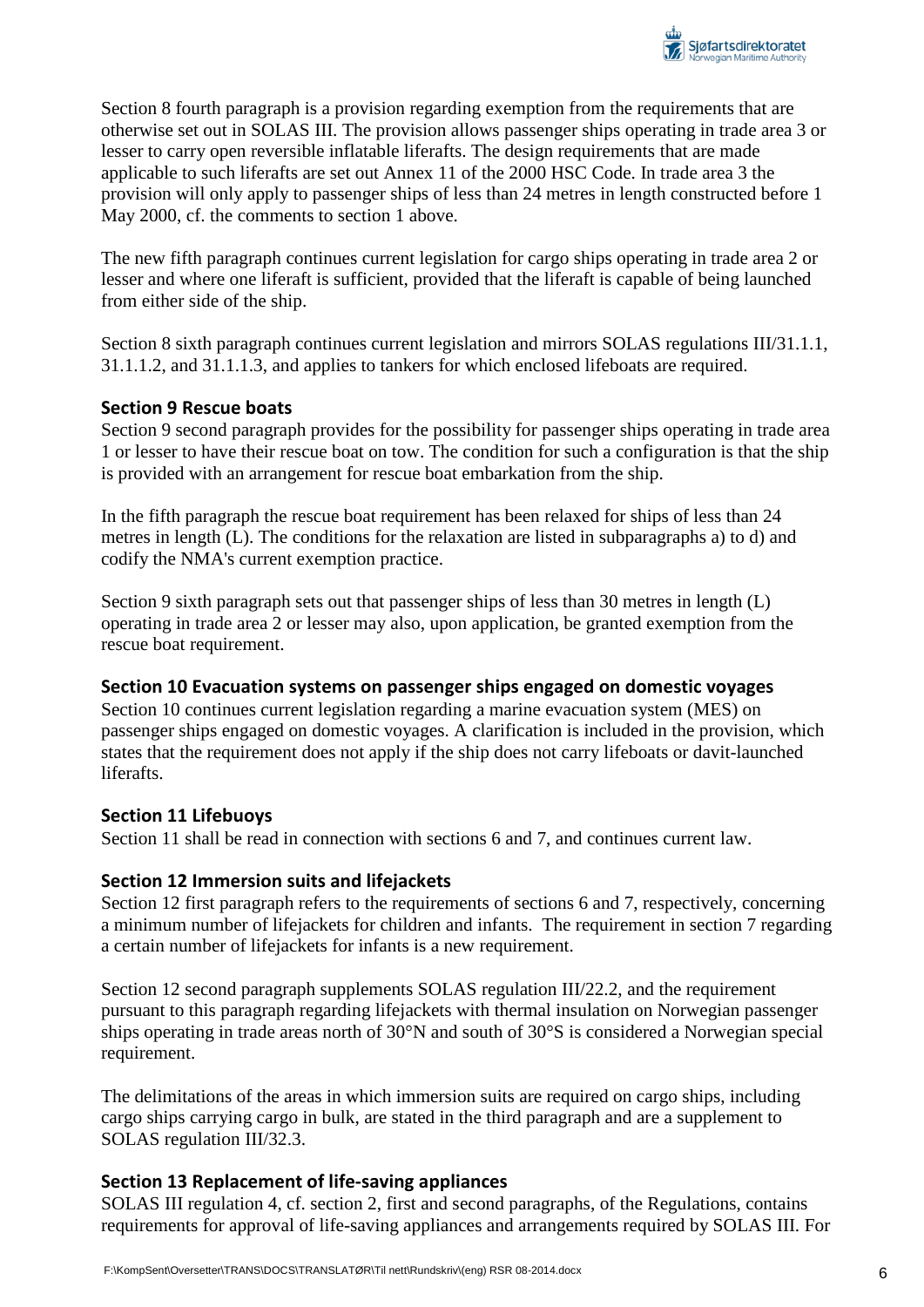Norway, this provision is maintained by the approval regime stipulated by the Regulations of 29 December 1998 No. 1455 concerning marine equipment (Marine Equipment Regulations) which implement Directive 96/98/EC into Norwegian legislation. This means that life-saving appliances and arrangements required by the Regulations on life-saving appliances shall be in compliance with IMO performance and testing standards, cf. sections 7 and 8 of the Marine Equipment Regulations<sup>[6](#page-3-2)</sup>.

Section 13 first paragraph of the draft Regulations contained a provision regarding requirements for marine equipment which is voluntarily installed on board. The provision has not been continued in the Regulations laid down by this circular. Provided that marine equipment is included in Annex A of the Marine Equipment Regulations, such equipment shall be subject to conformity assessments and associated wheelmarking, regardless of whether the equipment is required pursuant to the Regulations or if it is voluntarily placed or installed on board.

Section 13 first paragraph is a provision which gives the NMA the authority to require new equipment to be installed on board in connection with conversions, repairs or changes in the operational pattern. The provision is made applicable after a specific assessment in each individual case.

Section 13 second paragraph is also a provision authorising the NMA - upon a demonstration - to require the life-saving appliances to be changed. The provision may be applicable to ships, including manned barges, which have variations in the operational pattern and where the number of persons on board is not regulated by a safe manning document or directly defined by other certificates.

### **Section 14 Exemptions**

Section 14 first paragraph is new compared to the draft Regulations circulated for general review. The provisions of section 14 first paragraph implement SOLAS regulation I/5 and signal that alternative solutions may upon written application be considered equivalent to the requirements of the Regulations. The wording *"when it is established"* means that the applicant must convince the NMA that the proposed solution satisfies the regulatory requirements. Documentation of completed tests of such alternative solutions may be an example of how to meet the requirement.

The provisions of the second paragraph continue the possibility of granting exemptions from the requirements of the Regulations. The latitude of the paragraph is limited to ships not regulated by SOLAS III, that is to say ships engaged on domestic voyages, smaller cargo ships engaged on foreign voyages and barges irrespective of trade area.

The wording of section 14 gives the NMA the legal basis to make decisions on exemptions from the requirements of the Regulations. An exemption requires that the company submits a written application containing information and justification, which the NMA will then assess, taking into account the considerations and interests that the applicable requirements are meant to look after. Whether a decision shall be made exempting the company from certain commitments, is decided following a concrete assessment. Companies applying for exemptions are not entitled to have these granted even if the terms of the exemption provision are satisfied. The starting point is that the requirements of the Regulations shall be met. Only in extraordinary cases, where warranted by valid grounds, will there be an opening for making a decision to exempt.

There are two possibilities for granting exemptions, cf. subparagraphs a) and b).

Pursuant to subparagraph a) the criteria are as follows:

<sup>&</sup>lt;sup>6</sup> Amendments to the Marine Equipment Regulations were circulated for review with deadline 20 June 2014.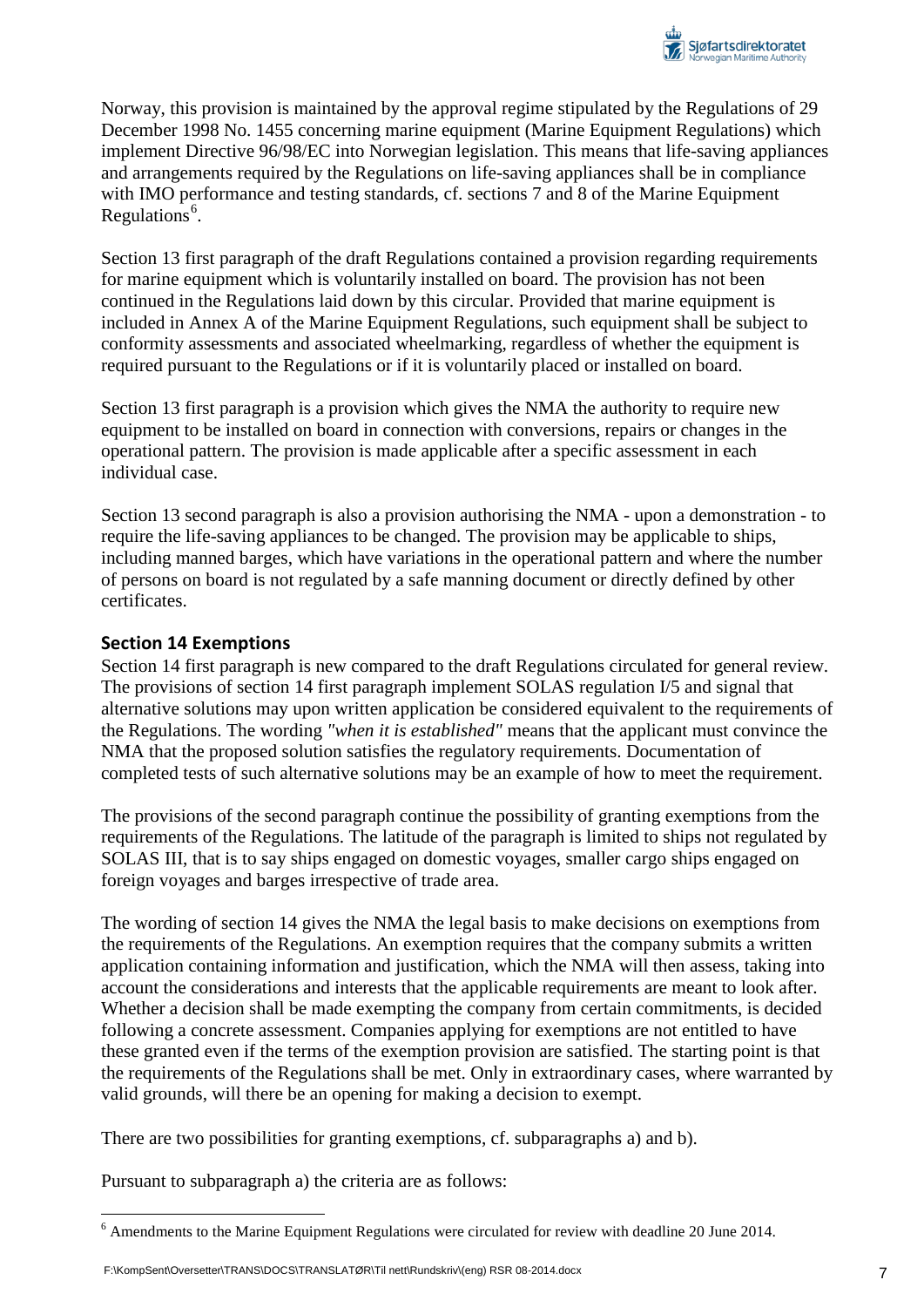

«*it is established that the requirement is not essential and that the exemption is justifiable in terms of safety*»

That the requirement is not essential means that the requirement concerned is considered to be less essential when compared to the extraordinary reasons forming the basis for an exemption. In the processing of such applications it is also possible that considerations related to social economy may be taken into account. An exemption pursuant to subparagraph a) may only be granted if a waiver of the requirement concerned will still provide a solution considered overall justifiable in terms of safety.

The exemption pursuant to subparagraph a) will also be relevant in the particular cases where, due to the general wording of the requirements, it is difficult to make the regulatory requirement applicable to the ship in question.

With regard to the term *"justifiable in terms of safety"*, assessments must take into account the safety of life and health, environment and material values.

Pursuant to subparagraph b) the criteria are as follows: «*it is established that compensating measures will maintain the same level of safety as the requirement of these Regulations*»

The term *"compensating measures"* is relatively wide, and may include a number of measures, including innovative measures, as long as they are considered to maintain the same level of safety as the requirements of the Regulations.

#### **Section 15 Documentation**

The provisions of section 15 set out how the company shall document that the requirements of the Regulations are met or must be met.

Section 15 first paragraph imposes a duty on the company to prepare detailed drawings which show that the requirements for location of life-saving appliances in the Regulations are met. This may be done, e.g., by indicating the required equipment and the placement of such equipment on the drawings, with a reference to the relevant provisions in the Regulations specifying the requirements. The first paragraph third sentence is a provision authorising the NMA to require additional information and documentation to be presented as a basis for the administrative processing of the case. Section 15 first paragraph last sentence requires that changes to the lifesaving appliances shall be documented in the same way as the paragraph's previous sentence.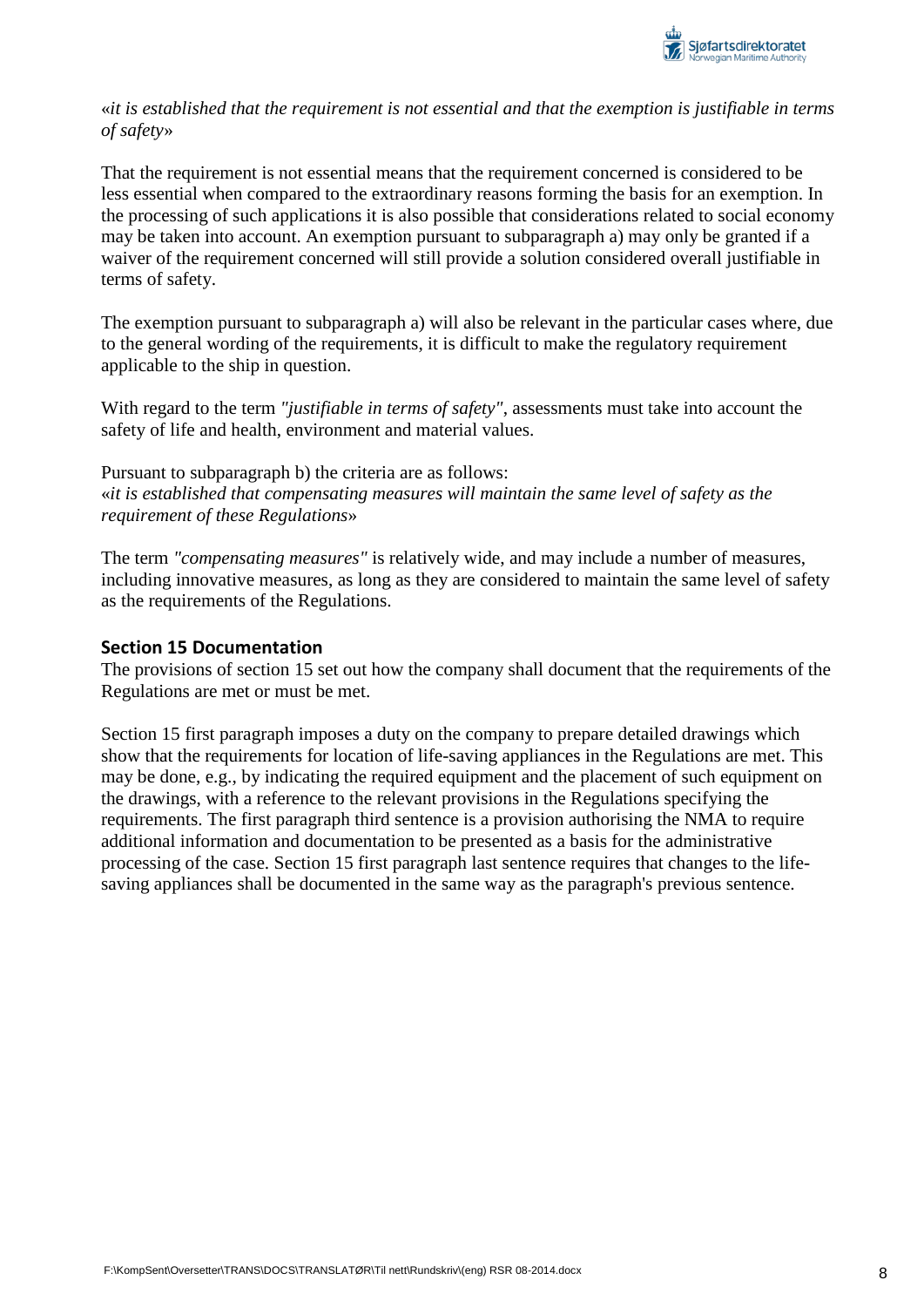

### **Section 16 Entry into force**

The new Regulations on life-saving appliances are part of a regulations project that will lead to a major structural change when 10 international instruments are implemented into Norwegian legislation. A common date for entry into force, 15 September 2014, has been set for regulations implementing SOLAS chapters II-1, II-2, III, IV, VI, VII and XII.

The second paragraph is a transitional provision which contains a clarification of current law as regards changes to or replacement of existing equipment. The second paragraph states that equipment which has not been subject to the current approval regime, i.e. wheel-marking, may continue to be used until such equipment is replaced or the arrangements altered in such a way that new equipment is required. This also means that the new equipment shall be subject to a conformity assessment and certified in accordance with the Marine Equipment Regulations.

The third paragraph refers to regulations that will be repealed when the Regulations enter into force.

#### **Economic and administrative consequences**

The new Regulations on life-saving appliances on ships for the most part continue current law. The starting point is that the NMA's legislation shall become more readily available to the users, and that it shall become easier for the industry to locate applicable requirements for life-saving appliances. The NMA also surmises that a new and changed structure will make the maintenance of the legislation less resource-demanding for the authorities.

If companies and ships have referred to the repealed regulations in their normative documents, they will have to bear the costs of incorporating and updating the references. On the other hand, the new Regulations on life-saving appliances will reduce the total number of regulations, which means that there will be fewer references. In the long term, this simplification will save time with regard to the continuous maintenance of normative documents used by the industry.

The Regulation's rules on simplified administrative processing of cases with regard to the exemption for rescue boat on passenger ships of less than 24 metres in length will also reduce the administrative costs for the industry.

The requirement for lifejackets for children and infants on board may lead to increased costs for the industry. The requirement has already been implemented for passenger ships regulated by the EU Passenger Ship Regulations (see footnote 4 above). In the opinion of the NMA, a similar level of safety is reasonable for passenger ships operating in trade area 1 and 2.

The NMA presupposes that the overall gain of the new Regulations on life-saving appliances is larger than the costs associated with the entry into force of the new Regulations on life-saving appliances.

Bjørn E. Pedersen Acting Director General of Shipping and Navigation

> Linda Bruås Acting Head of Department

Attachment: Regulations of 1 July 2014 on life-saving appliances on ships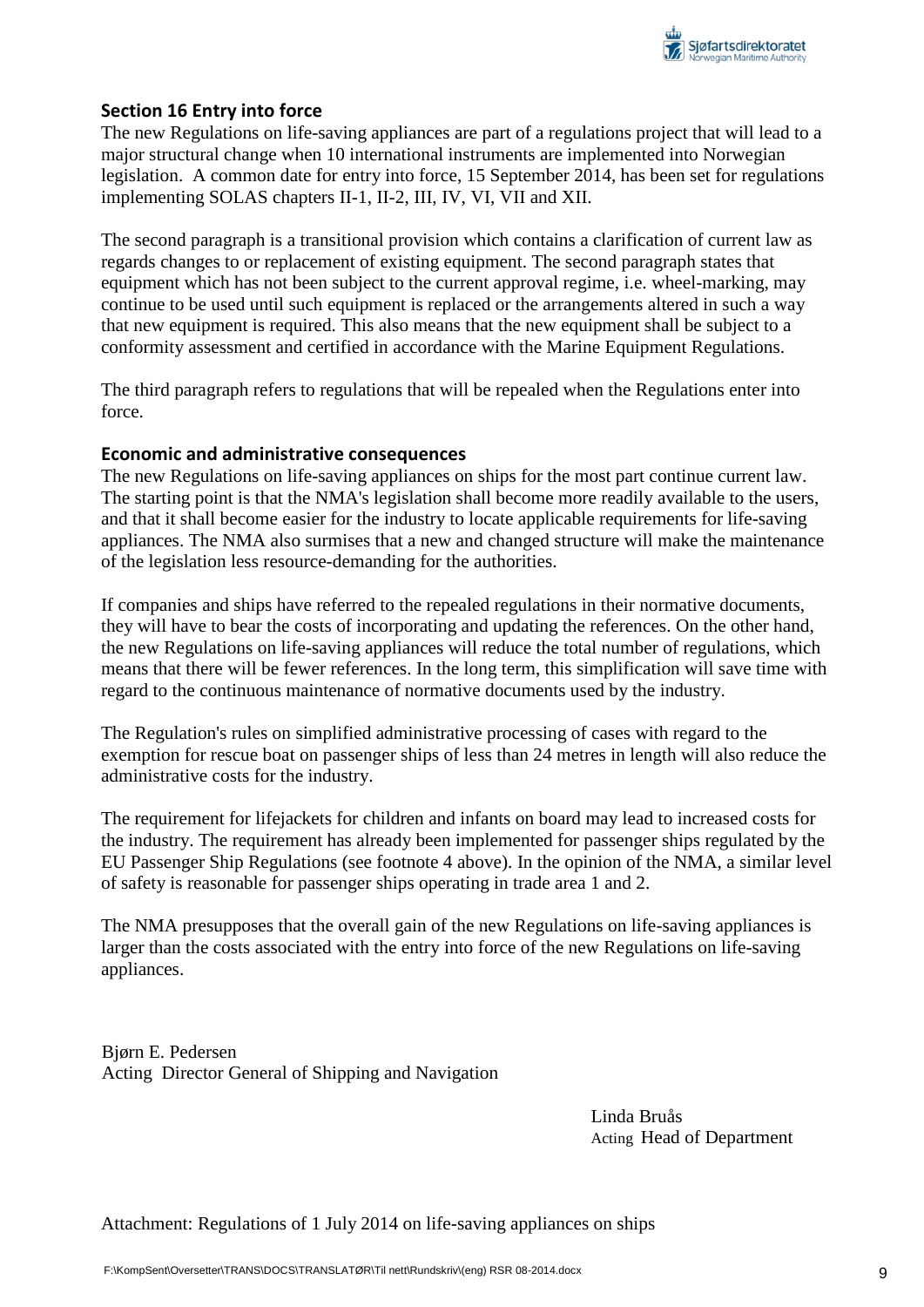

# **Regulations of 1 July 2014 No. 1019 on life-saving appliances on ships**

**Legal basis:** Laid down by the Norwegian Maritime Authority on 1 July 2014 under the Act of 16 February 2007 No. 9 relating to Ship Safety and Security (Ship Safety and Security Act) sections 6, 9, 11, 19, 20, 55, 56, 59 and 60, cf. Royal Decree of 16 February 2007 No. 171 and Formal Delegation of 31 May 2007 No. 590 by the Ministry of Trade, Industry and Fisheries.

# Section 1

#### *Scope of application*

These Regulations apply to Norwegian:

a) cargo ships;

b) ships with Passenger Certificate;

c) ships with Passenger Ship Safety Certificate engaged on foreign voyages;

d) manned barges.

### Section 2

#### *Requirements for life-saving appliances*

The International Convention for the Safety of Life at Sea, 1974 (SOLAS) consolidated edition 2009 chapter III, as amended by MSC.317(89), MSC.325(90) and MSC.338(91), shall apply as regulation.

The regulations referred to in the first paragraph apply to ships and barges irrespective of trade area or gross tonnage and with the additions and limitations specified by these Regulations.

#### Section 3

#### *General emergency alarm system*

Cargo ships of 200 gross tonnage and upwards and all passenger ships shall be fitted with a general emergency alarm system complying with the requirements of SOLAS regulation III/6.4.

Passenger ships of less than 24 metres in length engaged on domestic voyages and cargo ships of less than 200 gross tonnage may alternatively be permitted to have an alarm signal given by the ship's whistle or siren.

### Section 4

#### *Public address system*

All passenger ships shall be fitted with a public address system complying with the requirements of SOLAS regulation III/6.5.

Passenger ships engaged on domestic voyages which are certified to carry 36 passengers or less and passenger ships of less than 300 gross tonnage operating in trade area 1 during the period 1 May to 30 September may be granted exemptions from the requirement for public address system if the crew and passengers can be alerted directly from the ship's bridge or steering position.

### Section 5

#### *Life-saving appliances on ships and open boats certified to carry 12 passengers or less* Ships certified to carry 12 passengers or less shall, in lieu of meeting the requirements of SOLAS chapter III, as a minimum be provided with the following life-saving appliances:

a) liferaft with sufficient capacity to accommodate all persons on board;

- b) three rocket parachute flares (SOS flares);
- c) lifejackets, thermal lifejackets or thermal suits in combination with lifejackets for all persons on board;
- d) one lifebuoy fitted with a light and a buoyant lifeline; and
- e) a device that makes it possible to recover a helpless person from the water.

Open boats certified to carry 12 passengers or less engaged in trade on lakes and rivers shall carry the life-saving appliances referred to in subparagraphs c), d) and e) of the first paragraph.

#### Section 6

*Life-saving appliances on cargo ships of less than 500 gross tonnage and manned barges* Cargo ships of less than 500 gross tonnage and manned barges shall, in lieu of meeting the requirements of SOLAS chapter III, as a minimum be provided with the following life-saving appliances: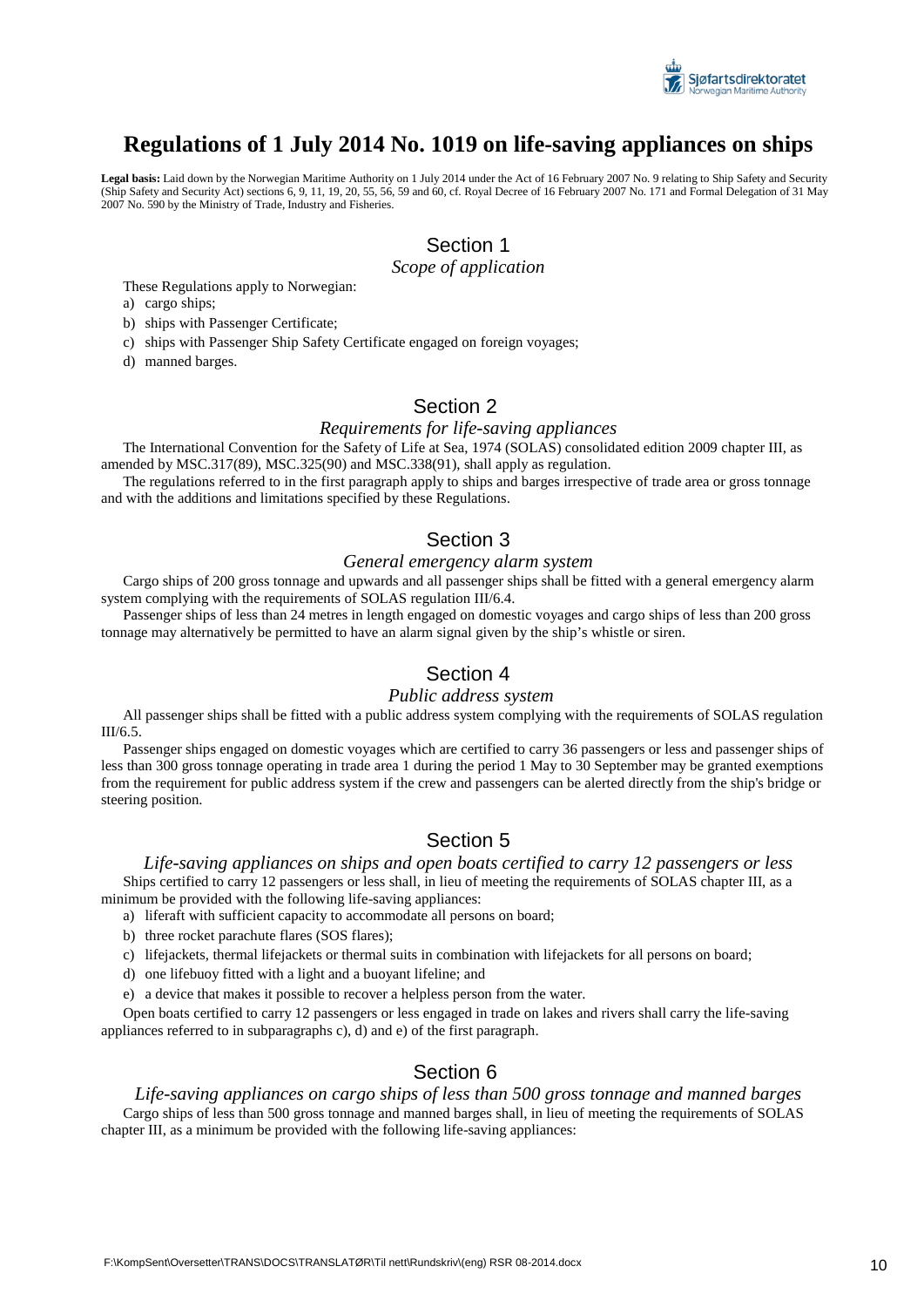

| Equipment                                     | <b>Tonnage in GT</b><br>and length in metres<br>(L)                                           | Cargo<br>ships in<br>trade                                          | Cargo ships in<br>trade area 3 to<br>small coasting | <b>Cargo ships</b><br>engaged on<br>foreign | <b>Manned</b><br>barge                                                                |  |
|-----------------------------------------------|-----------------------------------------------------------------------------------------------|---------------------------------------------------------------------|-----------------------------------------------------|---------------------------------------------|---------------------------------------------------------------------------------------|--|
|                                               |                                                                                               | area<br>1 and 2                                                     |                                                     | voyages                                     |                                                                                       |  |
| Survival<br>craft                             |                                                                                               | 2 x capacity to accommodate the total<br>number of persons on board |                                                     |                                             | 1 x capacity to accommodate the<br>total number of persons on board,<br>cf. section 8 |  |
| Immersion<br>suits                            |                                                                                               | 1 x the total number of persons on board                            |                                                     |                                             |                                                                                       |  |
| Lifejackets                                   |                                                                                               |                                                                     | 1.5 x the total number of persons on board          |                                             |                                                                                       |  |
| Lifejackets for<br>children                   |                                                                                               | all children on board (cf. section 12 second<br>paragraph)          |                                                     |                                             |                                                                                       |  |
| Lifebuoys                                     | ships $<$ 300 GT                                                                              |                                                                     |                                                     |                                             |                                                                                       |  |
|                                               |                                                                                               | 3                                                                   |                                                     |                                             |                                                                                       |  |
|                                               | 300 GT $\leq$ ships $\leq$ 500<br>GT                                                          |                                                                     |                                                     |                                             |                                                                                       |  |
| Rescue boat                                   | $100 \overline{GT} \leq ships < 300$<br><b>GT</b><br>and less than 30<br>metres in length (L) |                                                                     |                                                     | $\mathbf{1}$                                |                                                                                       |  |
|                                               | $300 \text{ GT} \le \text{ships} \le 500$<br>GT or 30 metres<br>in length (L) and<br>upwards  | $\mathbf{1}$                                                        |                                                     |                                             | See section 8                                                                         |  |
| Line-throwing                                 | ships $< 100$ GT                                                                              | 1                                                                   |                                                     |                                             |                                                                                       |  |
| appliance                                     | $100 \text{ GT} \le \text{ships} \le 500$<br><b>GT</b>                                        | $\mathbf{1}$                                                        |                                                     |                                             |                                                                                       |  |
| Rocket<br>parachute<br>flares<br>(SOS flares) |                                                                                               | 3                                                                   | 6                                                   |                                             |                                                                                       |  |
| Hand flares                                   |                                                                                               | $\overline{3}$                                                      | 6                                                   |                                             |                                                                                       |  |
| <b>SARD</b>                                   | ships < 100 GT                                                                                |                                                                     | 1                                                   |                                             |                                                                                       |  |
|                                               | $100 \text{ GT} \le \text{ships} < 500$<br><b>GT</b>                                          |                                                                     | $\mathbf{1}$                                        |                                             |                                                                                       |  |
| Two-way<br>hand-held<br>VHF                   | ships $<$ 500 GT                                                                              |                                                                     | $\sqrt{2}$                                          |                                             |                                                                                       |  |

# Section 7

*Life-saving appliances on passenger ships engaged on domestic voyages* Passenger ships engaged on domestic voyages shall, in lieu of meeting the requirements of SOLAS chapter III, as a minimum be provided with the following life-saving appliances:

| Equipment                                    | <b>Metres</b> | <u>.</u><br>Passenger ships operating in<br>trade area 2 or lesser |                 | Passenger ships operating in<br>trade area 3, 4 and small coasting |                 |
|----------------------------------------------|---------------|--------------------------------------------------------------------|-----------------|--------------------------------------------------------------------|-----------------|
| Number of persons<br>on board $(N)$          |               | ships $<$ 250                                                      | $250 \le$ ships | ships $< 250$                                                      | $250 \le$ ships |
| Survival craft                               |               | $1.1 \times N$                                                     |                 |                                                                    |                 |
| Rescue boat: ships with a length<br>$(L)$ of | $\geq$ 24     |                                                                    |                 |                                                                    |                 |
| (MES) Marine evacuation system               |               | Cf. section 10                                                     |                 |                                                                    |                 |
| Immersion suits                              |               | Cf. section 12                                                     |                 |                                                                    |                 |
| or                                           |               |                                                                    |                 |                                                                    |                 |
| anti-exposure suit                           |               |                                                                    |                 |                                                                    |                 |
| Thermal lifejacket                           |               | 1.05 <sub>N</sub>                                                  |                 |                                                                    |                 |
| <sub>or</sub>                                |               |                                                                    |                 |                                                                    |                 |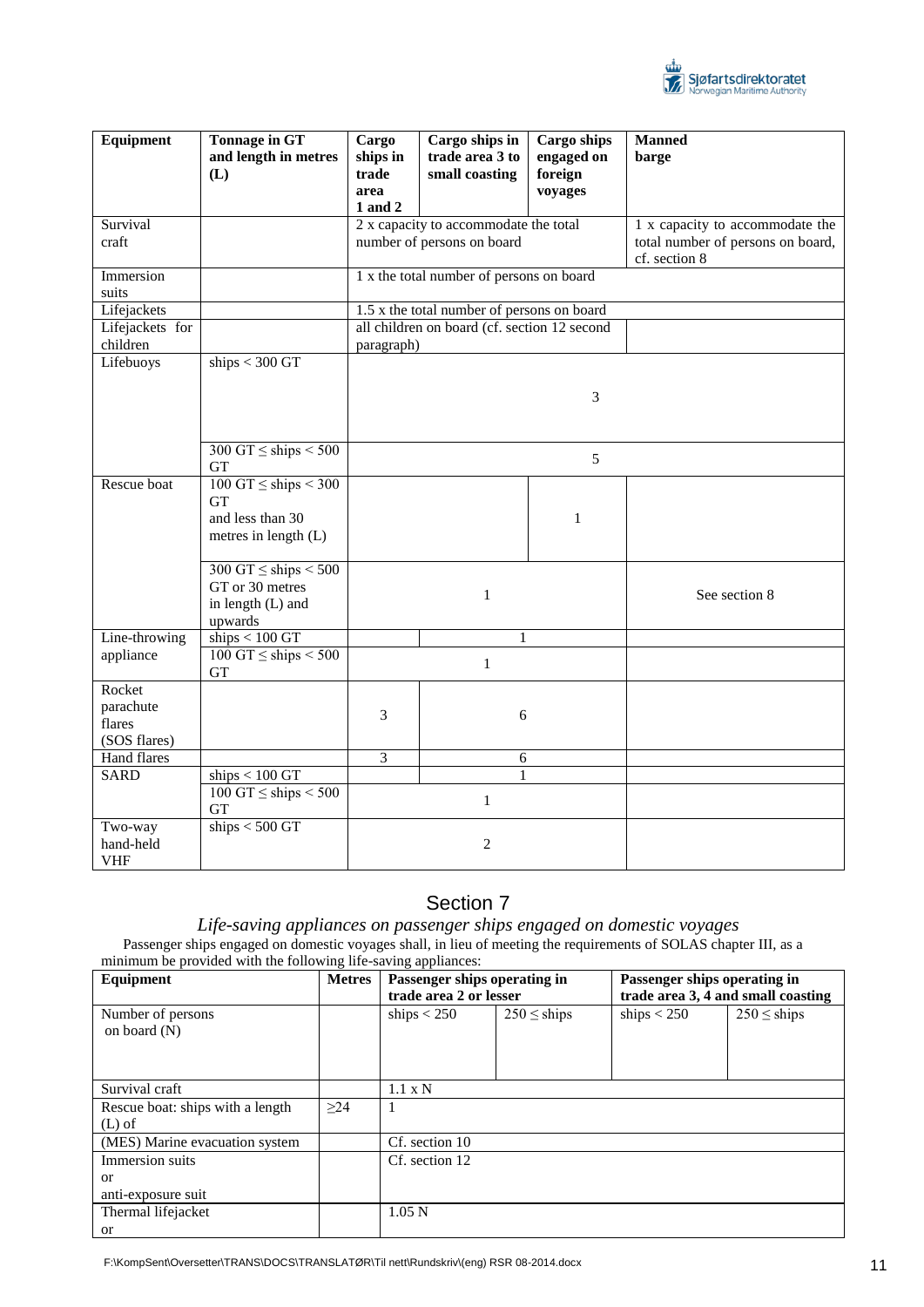

| thermal suit in combination with     |           |                                                                            |   |   |   |  |
|--------------------------------------|-----------|----------------------------------------------------------------------------|---|---|---|--|
| lifejacket                           |           |                                                                            |   |   |   |  |
| Thermal lifejacket                   |           | 0.1 x the number of passengers on board, cf. section 12 second paragraph   |   |   |   |  |
| <sub>or</sub>                        |           |                                                                            |   |   |   |  |
| thermal suit in combination with     |           |                                                                            |   |   |   |  |
| lifejacket for children              |           |                                                                            |   |   |   |  |
| Thermal lifejacket                   |           | 0.025 x the number of passengers on board, cf. section 12 second paragraph |   |   |   |  |
| $\alpha$                             |           |                                                                            |   |   |   |  |
| thermal suit in combination with     |           |                                                                            |   |   |   |  |
| lifejacket for infants               |           |                                                                            |   |   |   |  |
| Lifebuoys: ships with LOA:           | $\geq$ 15 | 4                                                                          | 8 | 4 | 8 |  |
|                                      |           |                                                                            |   |   |   |  |
|                                      | < 15      | 2                                                                          |   |   |   |  |
| Line-throwing apparatus - applies    |           |                                                                            |   |   |   |  |
| to ships operating in trade area 4   |           |                                                                            |   |   |   |  |
| and small coasting.                  |           |                                                                            |   |   |   |  |
| Rocket parachute flares (SOS         |           | 3<br>12                                                                    |   |   |   |  |
| flares)                              |           |                                                                            |   |   |   |  |
| SARD - applies to ships operating    |           |                                                                            |   |   |   |  |
| in trade area 2 or greater           |           |                                                                            |   |   |   |  |
| Two-way                              |           |                                                                            |   |   |   |  |
| hand-held VHF - applies to ships     |           | 2                                                                          | 3 | 2 | 3 |  |
| operating in trade area 1 or greater |           |                                                                            |   |   |   |  |

### Section 8

#### *Survival craft*

Sufficient number of survival craft has to be carried in order to ensure that in the event of any one survival craft being lost or rendered unserviceable, the remaining survival craft can accommodate the total number of persons the ship is certified to carry. When calculating the capacity, consideration shall be given to whether failures or faults in common components can result in one survival craft being lost or rendered unserviceable. If the ship is fitted with an evacuation system in accordance with section 10, the additional survival craft shall be capable of being connected to this system.

Liferafts shall be capable of being safely moored to the embarkation station.

Passenger ships shall carry survival craft in accordance with the requirements of SOLAS regulation III/21. This shall not, however, apply to passenger ships operating in trade area small coasting or lesser, cf. section 7.

Passenger ships operating in trade area 3 or lesser may carry open reversible inflatable liferafts complying with the requirements of the International Code of Safety for High-Speed Craft adopted by IMO resolution MSC.97(73) on 5 December 2000 chapter 8.10.2.

Cargo ships, with the exception of tankers, may in trade area 2 or lesser carry one liferaft capable of being launched from either side of the ship.

Tankers shall either carry one enclosed lifeboat on both sides of the ship or a free-fall lifeboat located at the stern, with sufficient capacity to carry at least the total number of persons on board.

Manned barges in trade area 3 or greater trade shall be equipped with at least one inflatable liferaft with sufficient capacity to carry everyone on board. Manned barges in trade areas 1 and 2 shall be equipped with a CE marked motorpowered workboat which at least satisfies the requirements for design category C, or a liferaft that can carry at least the total number of persons on board. For manned barges carrying flammable liquid cargo, the Norwegian Maritime Authority will lay down the requirements in each individual case, depending on the barge's manning, trade area, construction and operational conditions.

## Section 9

#### *Rescue boats*

Rescue boat means a boat that has been designed to save persons in distress and to assist survival craft.

Passenger ships operating in trade area 1 or lesser may have their rescue boat on tow when the ship is provided with an arrangement for rescue boat embarkation.

On cargo ships certified for trade area 2 or lesser, the rescue boat may be included in the survival craft capacity, cf. section 6 and section 8 sixth paragraph.

On passenger ships required to carry a rescue boat, the rescue boat shall be fitted with a rescue frame for recovery of persons from the sea.

Ships that are not required to carry a rescue boat shall carry out a risk assessment demonstrating the vessel's ability to handle emergencies. Such ships shall:

a) be provided with a device that makes it possible to recover a helpless person from the water;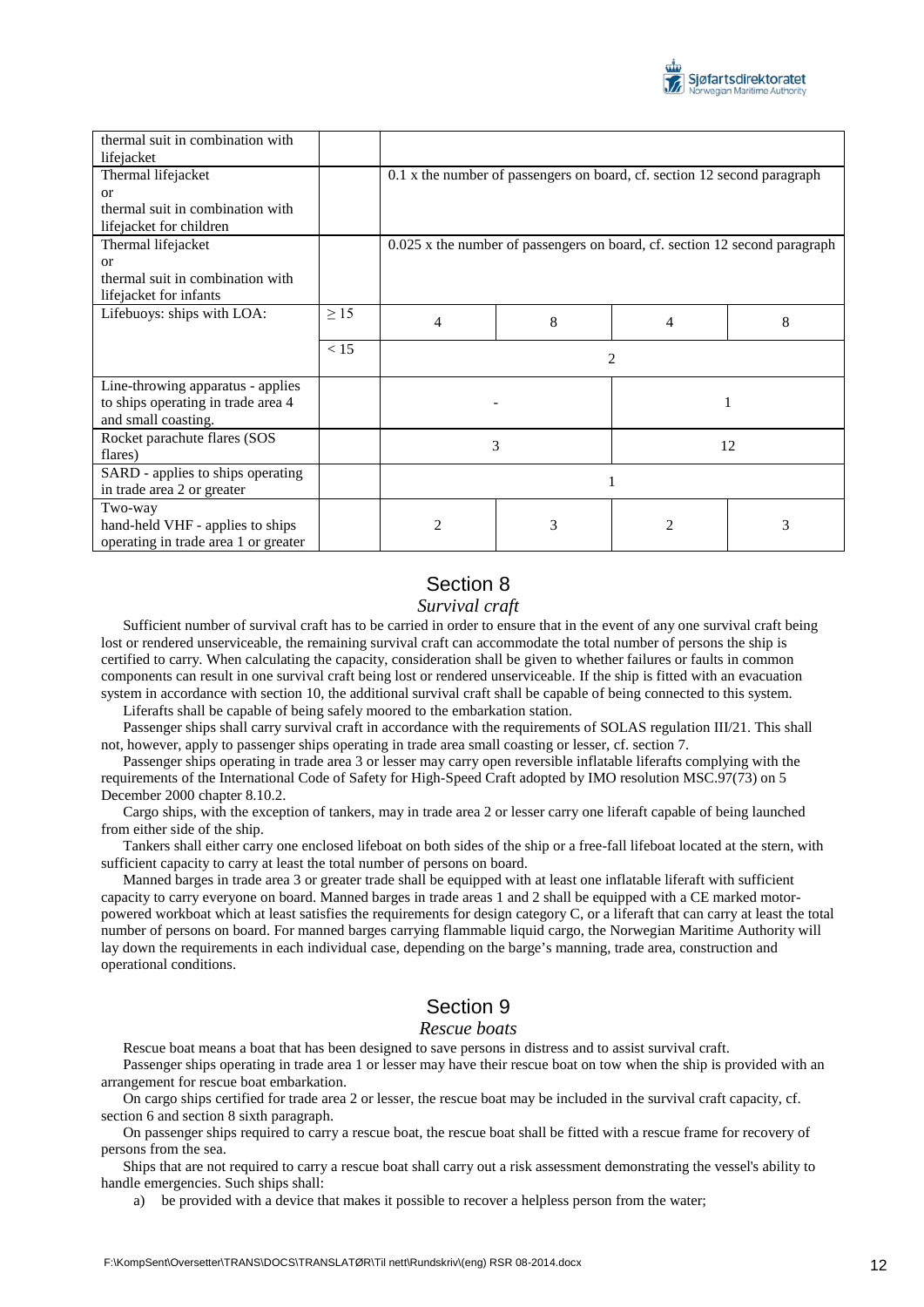

- b) be so arranged that it is possible to observe from the bridge at the conning position that a helpless person is recovered from the water;
- c) have manoeuvrability under any conditions to get close to and to easily recover persons from the water; and
- d) have a lifting appliance which is located in a readily accessible place, ready for immediate use and dimensioned for a static load of minimum 200 kg if the freebord is more than 1 metre.

The Norwegian Maritime Authority may exempt a passenger ship of less than 30 metres in length (L) operating in trade area 2 or lesser from the requirement for a rescue boat when the requirements pursuant to the fifth paragraph are met.

### Section 10

#### *Evacuation systems on passenger ships engaged on domestic voyages*

Passenger ships engaged on domestic voyages shall, in lieu of meeting the requirements of SOLAS regulation III/16.1, be fitted with a marine evacuation system (MES) if the ship does not carry lifeboats or davit-launched liferafts and for which the distance in any intact or damaged condition in accordance with approved stability calculations from the waterline to the embarkation deck is 1.5 metres or more. In respect of passenger ships for which there is no requirement for stability calculations, the distance shall be measured in the lightship condition from the waterline to the embarkation deck.

MES shall be installed on both sides of the passenger ship. The system shall be operational even if the ship has a list of up to 10 degrees in either direction. Alternatively, the ship may be provided with at least one embarkation station with an associated arrangement on both sides of the ship, having a capacity of at least 100% of the number of passengers.

#### Section 11

#### *Lifebuoys*

On cargo ships of less than 300 gross tonnage one of the lifebuoys shall be fitted with a lifeline of at least 30 metres in length and one of the other lifebuoys shall be fitted with a self-igniting smoke signal and a self-igniting light.

On passenger ships of less than 15 metres in overall length one of the lifebuoys shall be fitted with a lifeline of at least 30 metres in length and the other lifebuoy shall be fitted with a self-igniting light and shall be without a lifeline.

### Section 12

#### *Immersion suits and lifejackets*

Lifejackets for children and infants shall be kept separate from lifejackets for adults. Child means a person who is 1 year of age or older and who weighs less than 35 kg. Infant means a person who is under 1 year of age and who weighs less than 15 kg.

Passenger ships operating in trade areas north of 30°N and south of 30°S shall carry lifejackets with thermal insulation, or thermal suits in combination with lifejackets.

All cargo ships irrespective of their trade area carrying cargo in bulk and all cargo ships operating in trade areas north of 30°N and south of 30°S shall, in addition to meeting the requirements of SOLAS regulation III/32.3, carry immersions suits with thermal insulation for everyone on board.

#### Section 13

#### *Replacement of life-saving appliances*

The Norwegian Maritime Authority may decide that new equipment shall be installed on board in connection with major conversions or repairs that will affect life-saving appliances. The same applies to changes in the use, the operational pattern or manning and change of trade area.

Where the Norwegian Maritime Authority, upon a demonstration of the life-saving appliances, finds that they do not work as intended or may jeopardize the safety and health of any person on board in light of the ship's operation and manning, the Norwegian Maritime Authority may require the equipment to be replaced.

### Section 14

#### *Exemptions*

The Norwegian Maritime Authority may upon written application permit other solutions than those required by these Regulations when it is documented that such solutions are equivalent to the requirements of the Regulations.

The Norwegian Maritime Authority may exempt a barge, a ship engaged on domestic voyages or a cargo ship of less than 500 gross tonnage engaged on foreign voyages from one or more or the requirements of these Regulations if the company applies in writing for such exemption and one of the following conditions is met:

- a) it is established that the requirement is not essential and that the exemption is justifiable in terms of safety;
- b) it is established that compensating measures will maintain the same level of safety as the requirement of these Regulations.

### Section 15